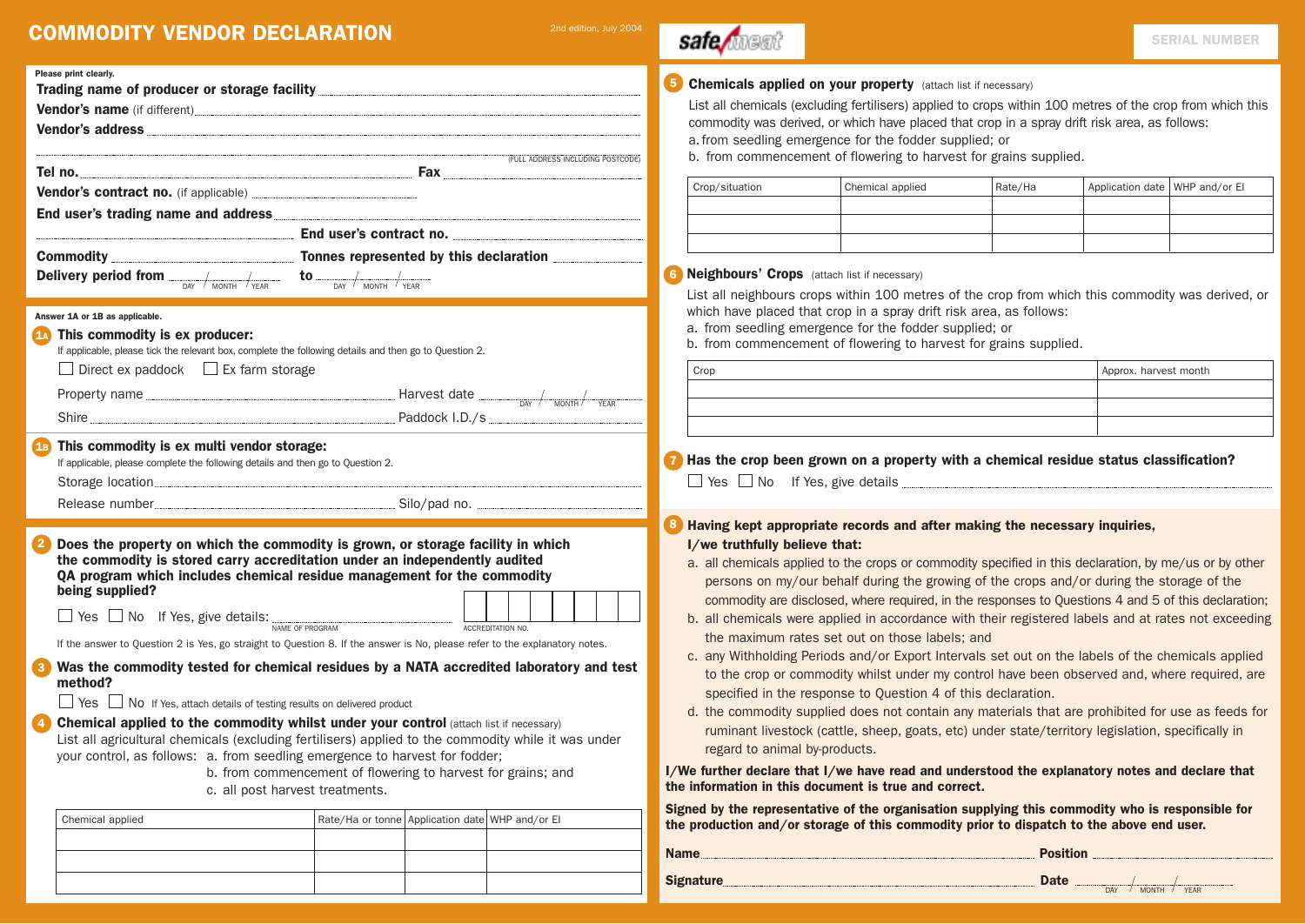#### **BACKGROUND**

The Commodity Vendor Declaration is a part of the red meat, grain and fodder industry's commitment to deliver safe and hygienic products to the market place.

*\*This form is not to be used for by-products or materials that are prohibited for use as feeds for ruminant livestock.*

#### Who should sign this form?

This form should only be signed by the representative of the organisation supplying this commodity who is responsible for the production and/or storage of this commodity prior to dispatch to the end user. **Provision of** any false or misleading information may result in prosecution and/or civil action. Ensure that you answer all CVD questions accurately and that you understand all elements of the declaration and explanatory notes.

#### WHP/EI

Note the Grazing/Fodder Withholding Period (WHP) and any Export Animal Feed Interval (EAFI) or Export Slaughter Interval (ESI) shown on the label of chemicals listed in response to Q4. The Grazing/Fodder WHP is the period following chemical treatment when crops/ pasture must not be grazed or harvested for stockfeed. This WHP must be observed to ensure that treated commodities and livestock do not exceed Australian maximum residue limits (MRLs). The EAFI is the minimum period that must elapse between applying a chemical and grazing or harvesting the crop/pasture as feed for animals slaughtered for export. An ESI is the minimum time period between the exposure of an animal to a chemical (either by eating treated feed that was cut prior to the expiry of the EAFI or by a direct animal treatment) and the animal's slaughter for export.

#### Spray Drift Risk Area

This is the area downwind of a chemical application in which spray drift is anticipated to cause residues in pasture, fodder or forage crops at levels above those that are legally permitted in commodities or at levels that are likely to cause unacceptable residues in animals fed those commodities. Questions 5 & 6 specifically address this possibility and create awareness as to the risk associated with this occurring. If a locust control authority has sprayed in the area it too should be noted.

# **Transport**

Vendors should be aware that contamination could occur through transport. Care should be taken that trucks are clean prior to loading. Transporters should be encouraged to use consignment notes for all loads.

#### Producer/Vendor or Storage facility details

The producer's trading name or storage facility site should be identified. If the seller (vendor) of the commodity is different to the producer or storage facility, then the vendor's name and address should be filled out. If it is a producer contract enter the property details in the vendor's address.

#### Vendor's Contract No.

This is the vendor's individual contract number for the commodity being sold to the buyer. Must be completed if not a producer contract.

## End User's Contract No.

This is the individual contract number that the End User has allocated for the commodity being purchased from a vendor. Must be completed.

#### Commodity Description

List the type of commodity, the number of tonnes covered by the declaration and the start and finish date for delivery.

#### QUESTION 1A – Ex Producer

If the commodity is being delivered ex paddock or ex farm storage, tick the relevant box and fill in the following details. Go to Question 2.

#### QUESTION 1B – Ex Multi Vendor(s) Storage

If the commodity is being delivered from a multi vendor storage facility fill in the appropriate details and go to Question 2.

#### **OUESTION 2**

If the property of origin or storage facility is QA accredited and audited by a third party organisation, go to Question 8. If the Multi Vendor answers No, Questions 3, 4 and 8 must be completed. If the Producer answers No. all subsequent questions (3 to 8 inclusive) must be completed.

# QUESTION 3

NATA is the National Association of Testing Authorities. An approved NATA laboratory is third party audited every two years to validate their testing procedures.

#### If you are a Multi Vendor and answer NO to Q2

& Q3 3 clear chemical residue analysis tests (from a NATA laboratory) per silo/pad/vendor will be required prior to delivery at sellers cost OR individual Vendor Declarations completed by each producer supplying on the vendors behalf. *(A single clear test may not be representative of commodities supplied from multi vendor storages.)* The minimum testing requirement is a combination screen for Organochlorines (OCs), Organophosphates (OPs) and Synthetic Pyrethroids (SPs).

#### **OUESTION 4**

List chemicals applied to the crop or commodity, whilst in your control, as well as the rate per hectare or tonne, application date and the **WHP/EI** (see earlier note) shown on the chemical label. For forage include all chemical applications from seedling emergence to harvest. For grains include all chemical

applications from the commencement of flowering to harvest and all post harvest treatments. If there is insufficient space, attach an additional sheet in the same format (columns).

#### QUESTION 5

List chemicals applied to other crops, pasture, vegetation, bare earth or situation within 100 meters of the crop from which this commodity was derived or which have placed that crop in a spray drift risk area. Include all chemical applications during the periods specified in Question 4 for the supplied fodder or grain crops.

#### QUESTION 6

List all **Neighbours** crops, grown within 100 meters of the crop from which this commodity was harvested or that have placed that crop in a spray drift risk area, and the approximate harvest date. You are not required to list chemicals applied by neighbours.

### **OUESTION 7**

T1, T2 and T3 classifications have been allocated to properties, principally in NSW, QLD, VIC and WA, known or suspected to have significant dieldrin, DDT or other organochlorine contamination.

Supplies of Commodity Vendor Declaration forms can be downloaded from:

www.mla.com.au/lpa

www.safemeat.org